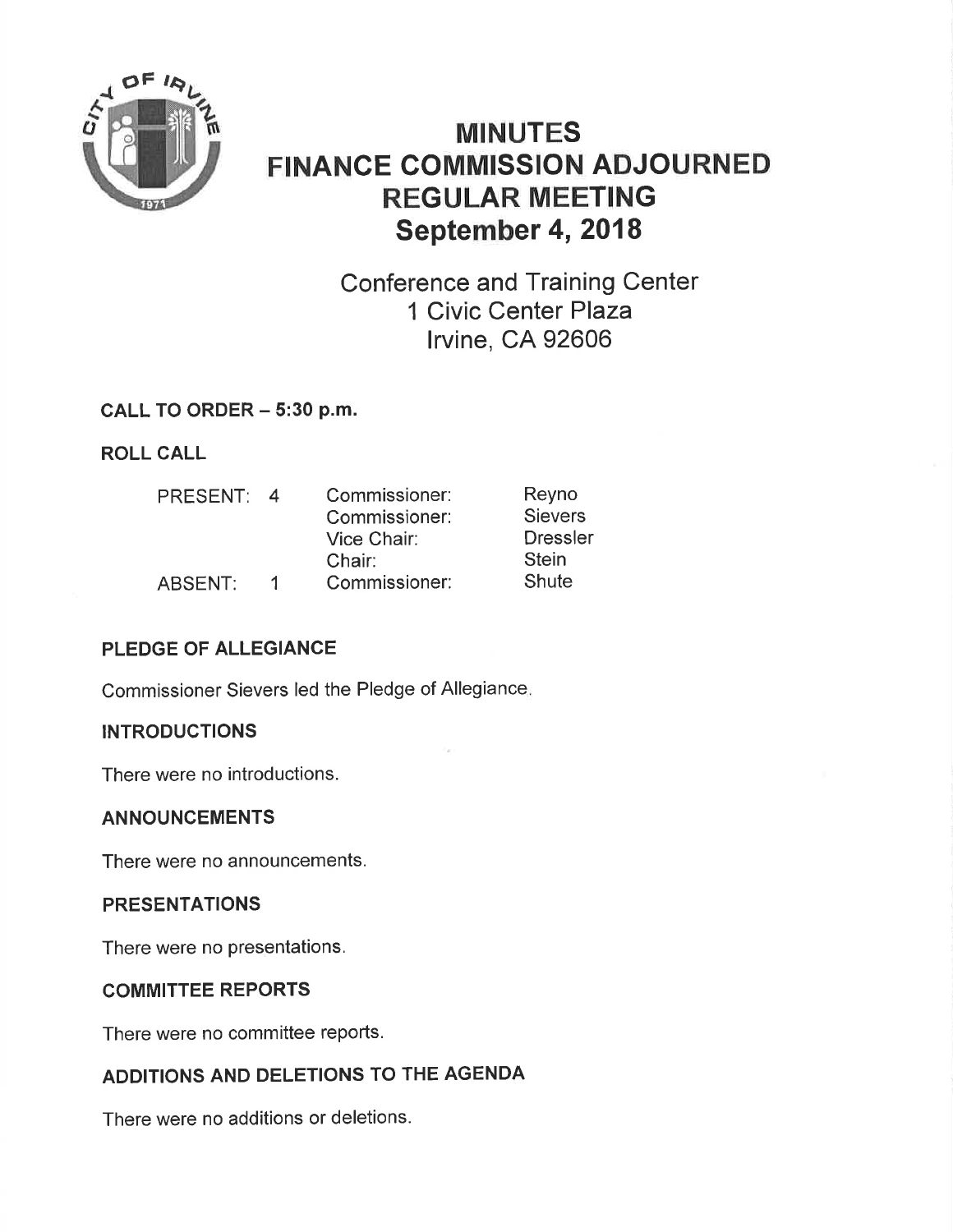#### PUBLIC COMMENTS

The following individuals spoke in support of the Community Choice Energy Program

Robin Ganahl, Climate Action Campaign & OC Clean Power Ken Montgomery, Transportation Commissioner Leslie Williams, Wilson Keadjian Browdorf, LLP

#### COMMISSION BUSINESS

#### 1. MINUTES

ACTION: Moved by Vice Ghair Dressler, seconded by Gommissioner Sievers, and unanimously carried by those members present, to:

Approve the minutes of a regular meeting of the Finance Commission held on August 20,2018.

#### PROPOSAL SELECTIONS AND BUDGET ADJUSTMENT FOR COMMUNITY CHOICE ENERGY FEASIBLITY STUDY AND STRATEGIC ENERGY PLAN 2.

Scott Smith, Deputy Director of Public Works, and Angie Burgh, Senior Management Analyst, presented the item and answered questions.

Commission discussion included: absorbing the cost in Fiscal Year 2018-19 budget savings; lack of other Community Choice Energy or municipal utility cities within Orange County; the potential role of the County; promoting the efficient use of energy; evaluating community and municipal data when identifying projects and reviewing the return on investment; estimated City and Great Park energy costs; including other stakeholders in the process; and identifying and expediting elements through the review and study timeframe that have an initial or large payback potential.

# RECOMMENDED AGTION: Moved by Commissioner Reyno, seconded by Vice Ghair Dressler, and unanimously carried by those members present, to:

#### RECOMMENDED ACTION:

- 1) Recommend the City Council approve a budget adjustment for the reallocation of existing funds and authorize staff to award a professional services contract in the amount of \$77,470 to EES Consulting, lnc. for <sup>a</sup> Community Choice Energy feasibility study.
- 2) Recommend the City Council approve a budget adjustment for the reallocation of existing funds and authorize staff to award a professional services contract in the amount of \$105,500 to Integral Group, Inc. to develop the City of lrvine Strategic Energy Plan.